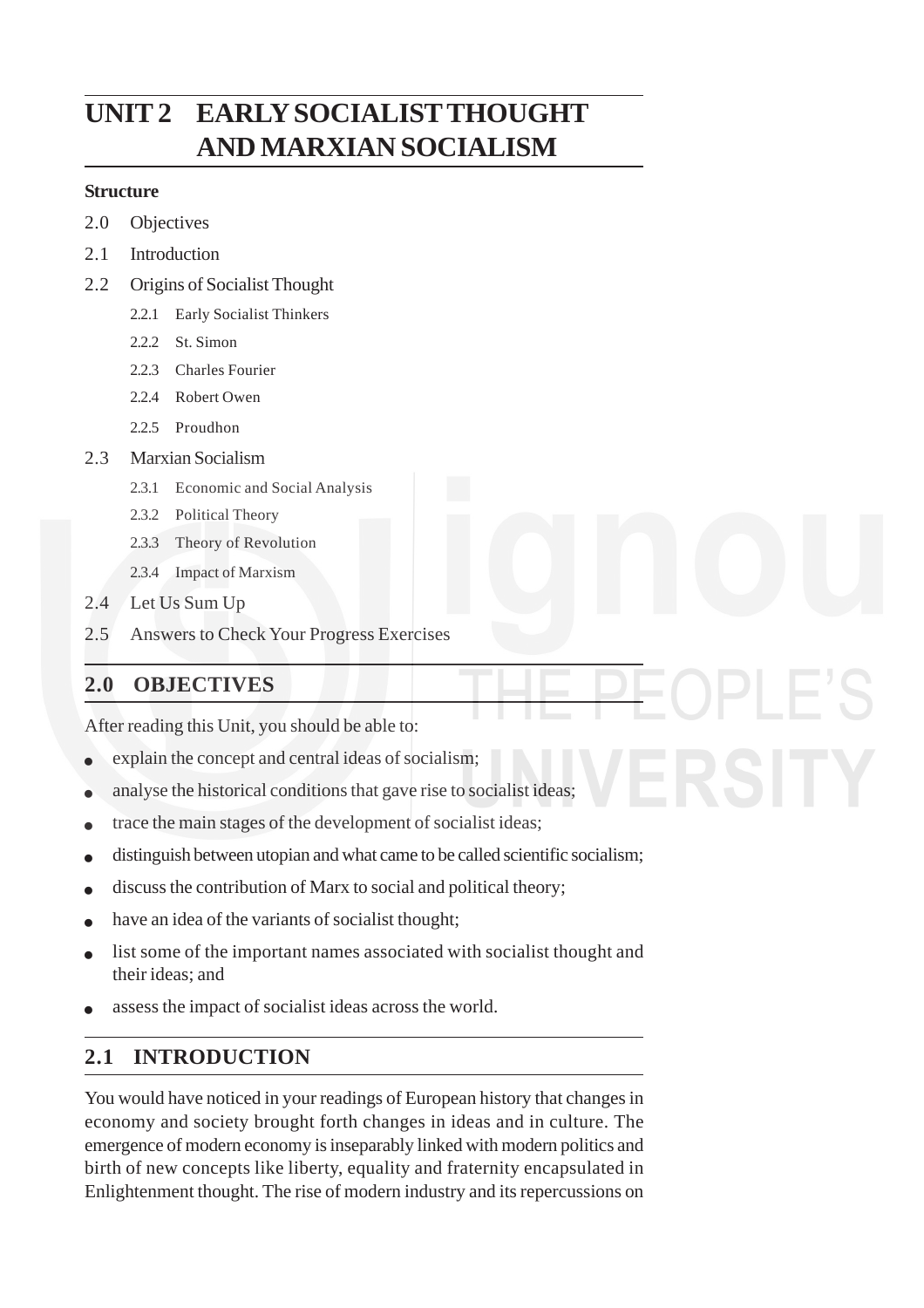# **History of Modern**

**Europe-II (C.1780 To 1939)** society brought new intellectual and emotional urges to the fore. Socialist ideas<br>**Europe-II (C.1780 To 1939)** and a vector for an equal society as a whole because the processuppion of a and a yearning for an equal society as a whole became the preoccupation of a number of thinkers to begin with, and then went on to inspire movements that were characterized as socialist movements. They were oppositional movements in the context of nineteenth and twentieth century societies and polities.

> Although some of the elements that we find in socialist ideas can be traced to earlier periods, modern socialist ideas and movements arose in the context of capitalism and industrialization and were a response to the inequalities and the injustice in capitalist societies. Since capitalism first developed in Western Europe, its opposition in the form of socialist ideas also first emerged in Western Europe. The first revolution based on socialist ideals and the first attempt to transform society in keeping with socialist ideals was the Russian revolution of 1917, which you will read about in a later Unit.

> The historical setting for the emergence of socialism was modernity and its discontents. The ideas of socialism therefore made a critique of both capitalism and modernity, but it was a critique that did not hark back to an utopian past, but rather looked towards an equal and just future built on the foundations of all that was positive and valuable in modern societies. In short, socialist thought did not reject or negate the achievements and values of modernity, but rather to enhance that which modernity had promised or envisaged.

> *Equality, freedom and fraternity were to be extended to those that modern capitalist structure of society had excluded from its benefits.* That was the motivational aspiration and goal of socialist ideas and movements. The socialist ideas and movements were varied, diverse and quite differentiated within themselves, a fact that has not been much commented upon. Not only did they differ in time, in the different settings of the 19<sup>th</sup> and the 20<sup>th</sup> centuries, and over different terrains from Europe and in the colonial countries, they were quite distinct from the 19<sup>th</sup> century itself and within Europe too. The pursuit of social justice led to intense debates, a flowering of ideas and strategies and of the definitions and projections of socialism as a system and society.

> Broadly, however, as Sharon Kowalsky has pointed out in a seminal essay, "modern socialism developed two distinct strands."…"One branch focussed on working within established systems to promote and implement socialistoriented reforms that would improve the conditions of the laboring classes", while the "other avenue focussed on the necessity of revolutionary change", emphasizing the limited possibilities in the existing bourgeois institutions of state and power, and to argue for destroying these through a revolution. (Kolowsky in Vandana Joshi p. 190). Modern socialism was also internationalist in spirit, and leaders of socialist movements never tired emphasizing that the interests of the oppressed people all over the world were linked and similar, and those of the ruling classes everywhere were also similar, lying in defense of privilege as opposed to extension of benefits to all. They were the first to form organizations that were international in nature or internationally linked, even as they worked within their national boundaries (ibid.)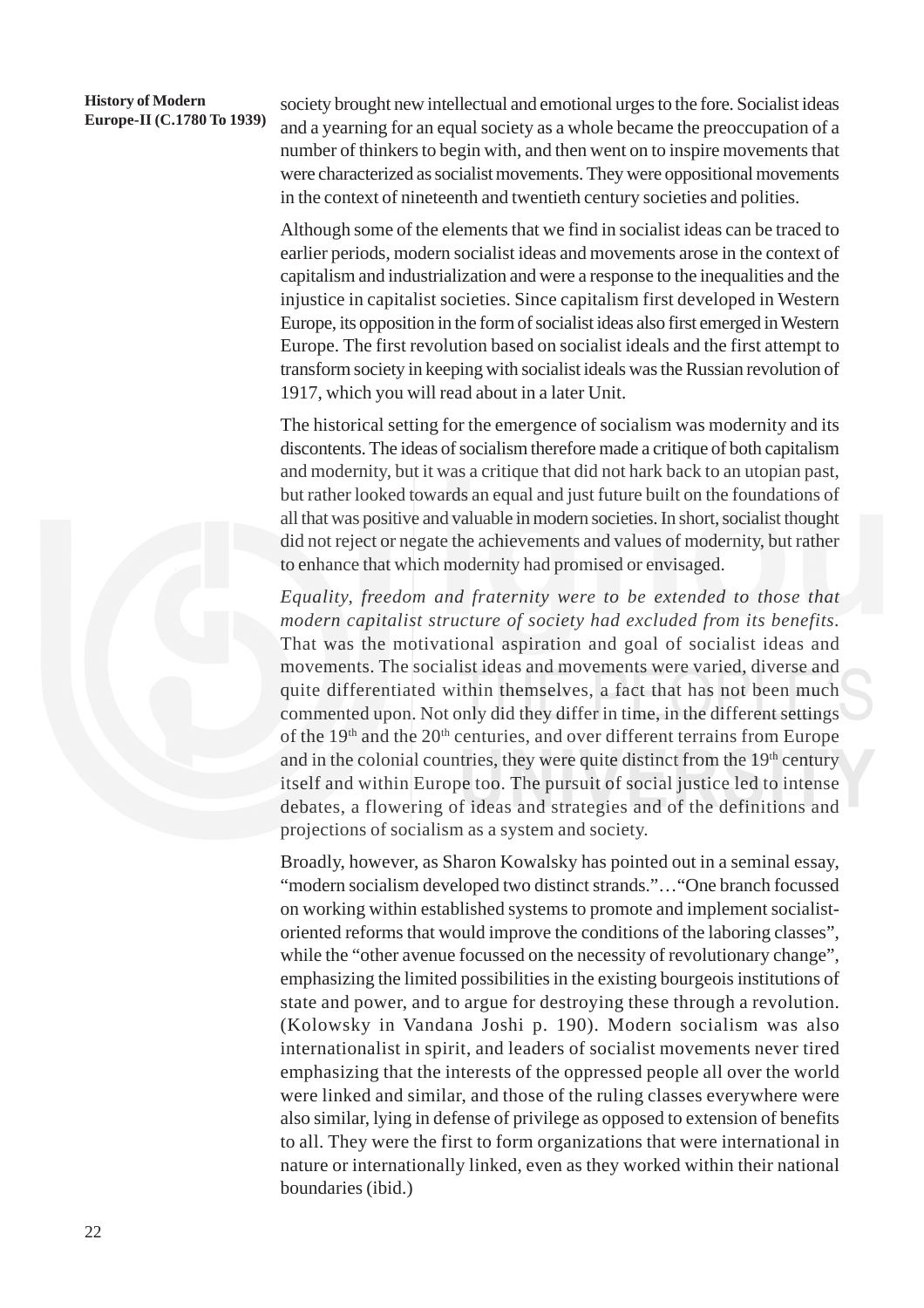**Socialist ideas and movements played an important role in modern societies, Learly Socialist Thought**<br>And Marxian Socialism creating significant historical junctures of challenges to capitalism and its injustices. In this Unit we will first introduce you to the origin of early socialist ideas and some prominent early socialist thinkers, and then we will discuss various aspects of Marxist ideas and its impact in the form of socialist revolution.

**Early Socialist Thought**

### **2.2 ORIGINS OF SOCIALIST THOUGHT**

It is not known who first used the words 'socialism' and 'socialist'. About the year 1800, in both England and France, the 'evils' of capitalism were written about and brought into the public domain in pamphlets, books, and speeches. But the word 'socialism' was noticed to make its appearance in print in a French periodical known as Le Globe, in 1832. Critiques of injustices in societies and aspirations for a better world can be traced from ancient times, but socialist thought as we know it is a product of capitalism and its forms of oppression. A specific analysis of capitalism is crucial to and seminal in socialist ideas. For example, Aristotle and Plato were important critics of their societies, but Aristotle justified slavery and for Plato equality was envisaged only within the range of the privileged in Greek society. In medieval times, there were millenarian urges for equality and freedom, and in early modern society Anabaptists represented protests against established Church and society sanctioned by it, but it was only in the modern world that there grew a concept of equality that was secular and spoke for all the oppressed of the world, and drew blueprints for establishing states and polities that ensured justice and equality.

Why, you may wonder, did socialist ideas become feasible and took strong roots only at a particular stage in history, despite the fact that urges for a better world were quite old? Marx and Engels were quite clear that the conditions for ideas and a feasible socialist society were created only by capitalism. Mankind can think about a problem only when a problem exists: only the workings of capitalism could give rise to ideas of how to challenge and overcome its injustices, they pointed out. For example, going to the moon could only be a dream, until knowledge and technology and resources could make it a realizable possibility. Thus socialist ideas could become pervasive only in the context of increased production and resources in the first place, although for them to find fruit other factors too are necessary, as they pointed out again and again. How else can education, health and leisure be possible for all, without the abundance of production and knowledge?

In short, ideas for betterment of mankind existed almost as long as man himself has existed and been capable of thought, but the ideas of socialism could emerge only in the 19<sup>th</sup> century with the growth of factory production and increased agricultural production. The socialists built upon the preceding legacy of ideas of freedom to a vision of an equal and just society.

### **2.2.1 Early Socialist Thinkers**

The first modern socialistic stirrings can be traced to the revolutionary era of the French Revolution when Francois Noel Babeuf (1760-1797) organized, what he called, the 'Conspiracy of the Equals' to overthrow the Directory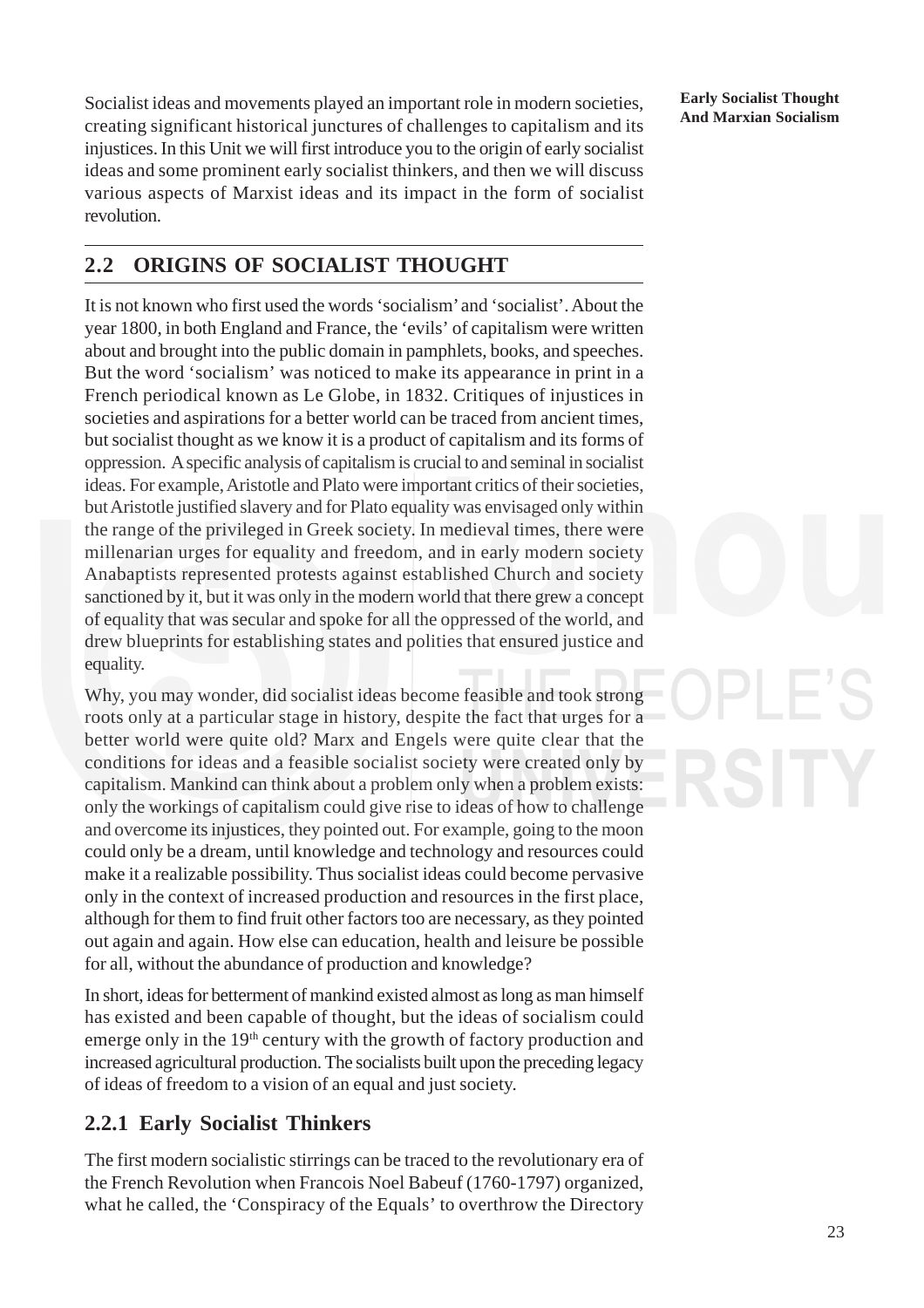which had put an end to the Constitution of 1793. He was inspired by the Enlightenment advocacy of natural rights and even argued social harmony and happiness could only emerge from social equality and the elimination of private property. He was among the first to make a distinction between notions of freedom that still allowed for exploitation of the laboring poor and equality that would put an end to it. he was executed by the government in May 1797.

Robert Owen in England and Charles Fourier in France can be termed the pioneer socialists of the early  $19<sup>th</sup>$  century because around each of them there developed movements that tried to implement their ideas. Claude Henri de St Simon, Pierre-Joseph Proudhon, Etienne Cabet, Louis-Auguste Blanqui were other well known names. Their books were widely read and their ideas disseminated through pamphlets and debated in the press. Their speeches drew large audiences, and were seen to have some influence even in the United States. Their advance, beyond the activities of what Babeuf had envisaged, lay in that they also pioneered a comprehensive critique of capitalist society, and, consequent upon that, each of them worked out in detail, his own vision of how society should ideally be. Unlike for the French Enlightenment thinkers, for them equality had necessarily to encompass social and economic equality: equality before law and freedom of religion and speech for everyone were not enough for a just society. They were not satisfied that everyone should be considered citizen, they desired the abolition of class distinctions as they existed in their time.

They also had a 'long duree' sense of history and saw capitalism as one stage of history that need not be permanent, and would not be permanent precisely because it was unjust and exploitative and because it was characterized by irreconcilable contradictions and conflicts. They saw private property as foundation of profit and exploitation and were consistent in advocating common or social ownership of all resources that were productive. It is for this reason that we consider them as socialists, despite their not advocating revolutionary overthrow of the system by popular violence or revolt.

They, however, belonged to the period when capitalism was emerging and its full contradictions were not developed, and the inevitable crises within it were not so clear. Workers movement was still in its infancy and the bourgeoisie had yet to reveal the many ways in which it could take hold of society and politics. Therefore, they envisaged that transformative policies and a properly representative system may allow for capitalism to become socialism as its content changes. Their theories and programs were, thus reflective of the undeveloped stage of capitalism. And they laid great stress on change of hearts, the power of argument and development of a new morality: through a new and correct education, through sustained propaganda and by the example of model experiments that they tried to implement during their lifetime. A major assessment of their thought was made in the  $19<sup>th</sup>$  century itself, by Marx and Engels, who recognized the value of their concern for the oppressed and the stirrings towards social and economic equality inherent in their thought, but also made a critique of their failure to give credence to the material basis of society, which created the conditions for equality to be realized. Without sufficient development of productive resources, there would not be sufficient resources to distribute among all sufficiently and equally. That is why, since this critique they have been called Utopian Socialists.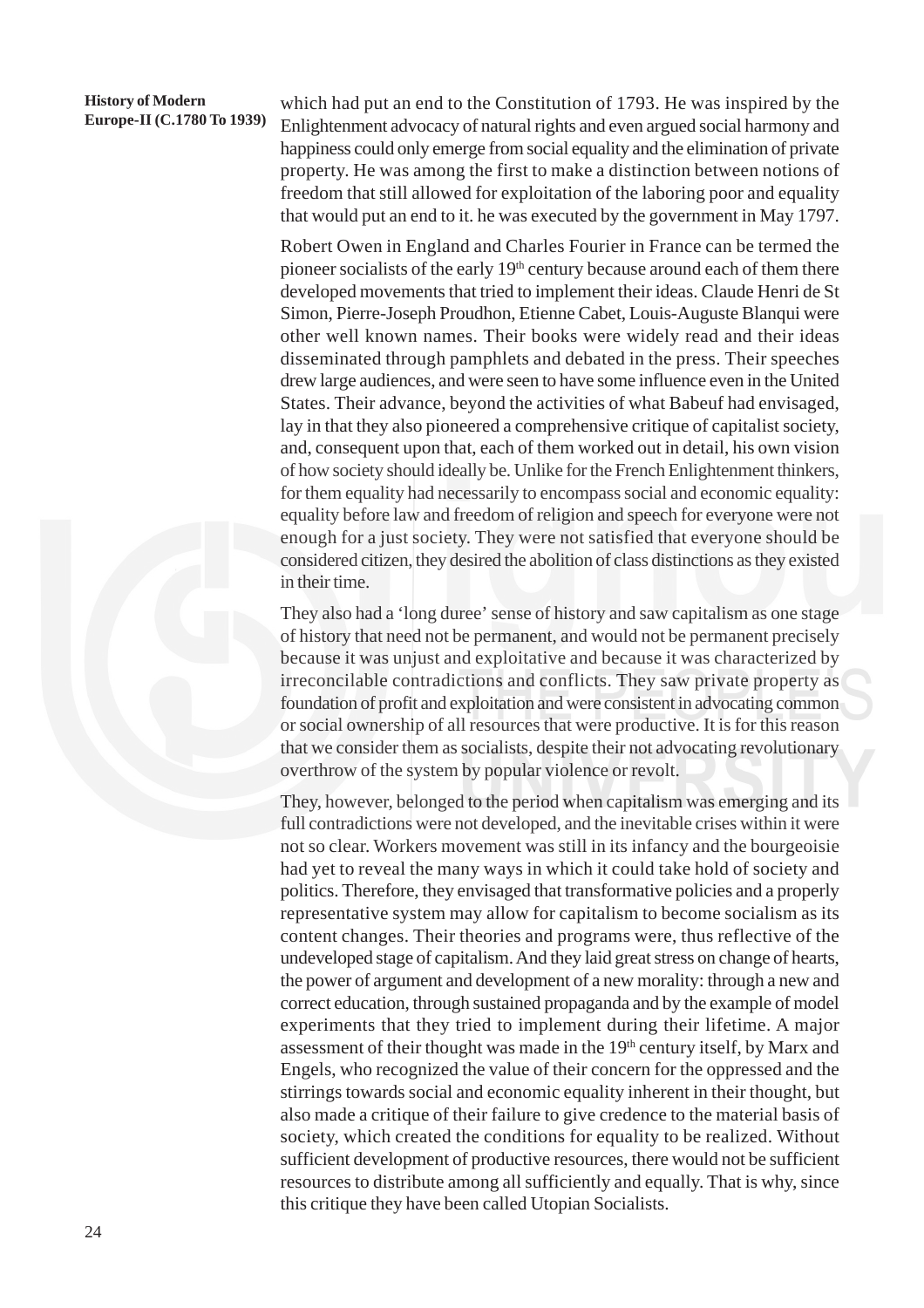St. Simon recognized the different stages of history, through savagery to capitalism, the inevitability of progress in society as a whole and the necessity of socialism for a just society. He also wanted to study how society developed and changed through history, and advocated restructuring of society and redistribution of wealth, and the need for planning to ensure this. He analyzed society as consisting of two main classes, the 'idle proprietors' and the 'working people', which for him included not just the peasants and artisans, but also the rich factory owners who exploited the workers. Not surprisingly, his emphasis was not on abolition of private property in means of production, but only its misuse, which he considered not just desirable but also feasible within the capitalist system. In short, for him, change in heart could prevent misuse of wealth and property and use of resources for all people.

### **2.2.3 Charles Fourier**

Charles Fourier had a more comprehensive critique of capitalist society, including on the position of women. He went a step further and argued that the wealth in the hands of some few was the cause of poverty of the majority in a capitalist society. His vision of the different stages of history was accompanied by the recognition that every stage had its own period of rise and decline, and he aimed at discovering "the laws of social motion" just as other scientists had discovered the "laws of material motion" of the Universe. Most importantly, he linked each stage of history to the state of production in that society, and by doing so paved the way for the concept of socio-economic formations introduced by Marx.

### **2.2.4 Robert Owen**

Robert Owen gave more emphasis to the material conditions of society, arguing that man is a product not only of inherited hereditary characteristics, but also of his environment and the society around him as it has been developing. He recognized the significance of industrial growth that will create the plenty on which a whole society, not just some few, may thrive. His vision was that of a society of plenty where property will be common and worked by all for the good of all. He understood that in his day the worker was not getting much out of the labour he put into production, while owners of factories were. To him it all seemed the result of monetization. He did not analyze the mechanics of how all this came about. He thought factory owners should create co-operatives of their factories and ensure more just and equal distribution of what came out of it. He himself was a factory owner and created one such ''model cooperative", by which he sought to show that a certain standard of living could be maintained for workers without losing out on profits. His goal was "social harmony" rather than disruption of existing society. And his followers too demanded the distribution of goods according to labour and were critical of private property in resources.

### **2.2.5 Proudhon**

Proudhon, on the contrary considered private property as "theft" that had been usurped from common rights in earlier forms of society. He also emphasized that inequality was created by unequal value of inputs into

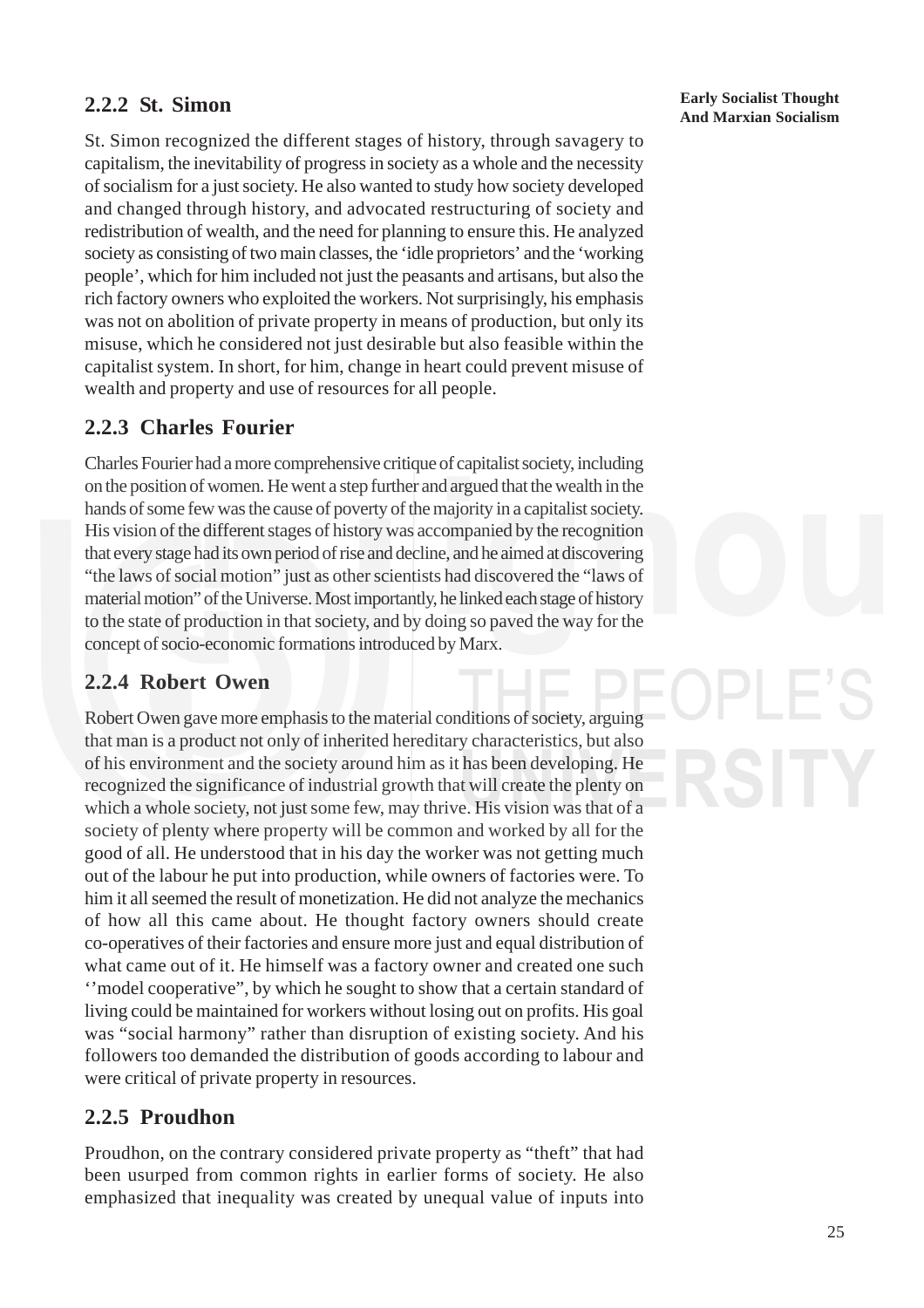production: labour was devalued, while ownership of enterprise was overvalued. He was sympathetic to the small property owner who did not have potential to exploit the labour of others and distrusted state power which he saw as aligned in the interests of the rich. There were other thinkers also who advocated socialist ideas. Cabet did not support revolutionary methods of struggle, emphasized equality which he believed could be achieved through harmony in society and through small production of artisans. For him that was a form of communism. Blanqui emphasized the necessity of revolution, and overthrow of state power as a precondition for socialism, but believed this could be done only through conspiratorial violent methods by bands of elite committed groups, and he had no trust in popular struggles because they were, according to him, uninformed and without knowledge and education.

These individual thoughts of the early socialists had the common threads discussed above, which characterized them as being "Utopian socialists", not as termed by themselves but others who analyzed their thinking and actions.

### **Check Your Progress 1**

1) Write in brief about the conditions giving birth to socialist ideas.



### **2.3 MARXIAN SOCIALISM**

Marxism was the stream in socialist thought that gained public visibility in mid  $19<sup>th</sup>$  century and came into its own in the second half of the  $19<sup>th</sup>$  century, which influenced and soon became linked with the growing workers movements and organizations, and with those of various other sections of society in late 19th and early 20th century. Its first public manifestation was *The Communist Manifesto* published in 1848. Today it is "among the texts most widely read and disseminated in the world". Just as in the case of Utopian socialism, this trend came to be known as Marxism only later in the analyses of various social scientists and political thinkers, after the most prominent and path breaking individual who represented this trend and gave body and coherence to the various ideas of the time, upholding some and rejecting and critiquing others, Karl Marx. Karl Marx (1818-1883) and his friend and collaborator, Friedrich Engels (1820-1895), were the founding fathers of the revolutionary socialist trend, known thereafter as Marxism. Their books came to be translated in many languages.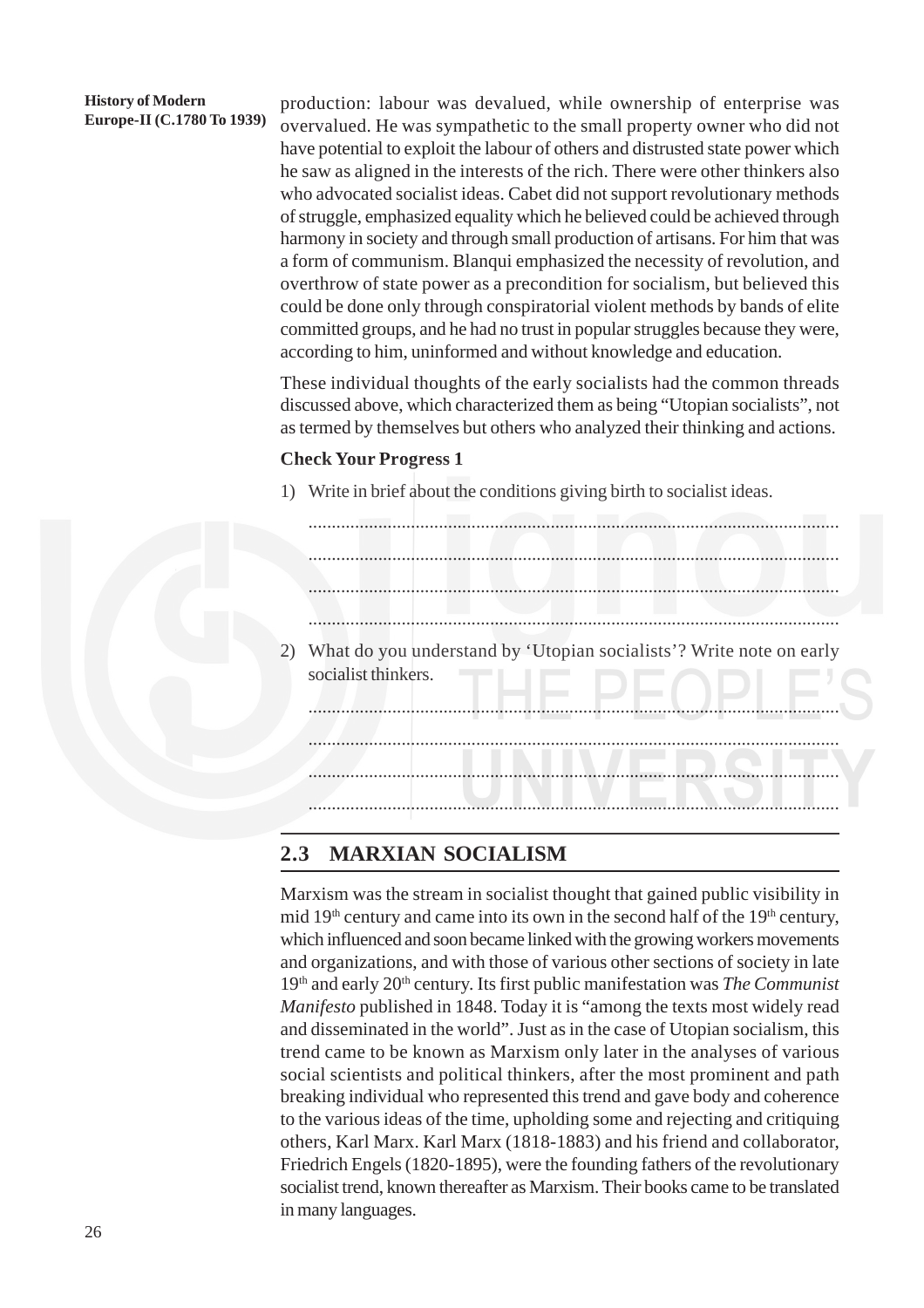Marx and Engels did not develop up their ideas out of the blue. They **Early Socialist Thought** incorporated and developed further, and also integrated in a new way the teachings and ideas of the greatest representatives of German philosophy, English political economy and French socialism. They took from Ludwig Feuerbach, from Hegel and from the Utopian socialists, and paid great attention to the writings of Ricardo, the Physiocrats and Adam Smith.

In 1848, Marx and Engels gave a "popular form to their understanding of philosophy, history, economics and politics" in *The Communist Manifesto*, and on the basis of this comprehensive understanding framed a practical political programme of emancipation.

*The Communist Manifesto* came like a thunderbolt in the world of 19<sup>th</sup> century politics. Its immediate contact was the storming of the barricades by the workers during the 1830 revolution and the realization soon after by socialists that the European bourgeoisie would support the established regimes rather than those who fought for a just and more equal society. It was a call for revolution. It was a political pamphlet, written for the Communist league, a party of German workers. Not a complete document of Marx's thought during his lifetime, it nevertheless is an embryo and contains in capsule form the core of his thought and a blueprint for revolution and historical development. It takes as its starting point the analysis of capitalism in mid 19th century, underlines the trends of its future development, argues for the immediacy and necessity of revolution and the leading role of the workers, and the nature of class struggles and the eventual overthrow of capitalism and the establishment of socialism. It also offers a critique of other socialist trends and advocates the importance of a political party of the working class. It makes three very significant formulations: that all history has hitherto been the history of class struggles and will continue to be so; that the workers of the world need to unite (international nature of the fight for equality and emancipation); that workers are the most revolutionary among the existing classes because they have absolutely no stake in the established system ("nothing to lose but their chains); that socialism is the vision of future society and historical development; that the purpose of human beings' critical thinking is not just to 'interpret' the world but to 'change' it for the betterment of all.

*The Communist Manifesto* was an outcome of these ideas worked on by Marx in the first half of the 19<sup>th</sup> century, and in turn became the foundation for their further refinement and development post 1848 revolution. The Manifesto "both built on older socialist traditions and broke with them, establishing communism as a distinct political movement and setting out its political agenda." (Kowalsky, p. 200) In this sense Marx's ideas played a central role in defining the scope and direction of the modern socialist movements.

For Marx, the evolution of material life was the basis of understanding history and dialectical materialism was the philosophy. Materialism plus dialectics was at the core of Marxism. From that perspective, Historical Materialism and a new analysis of political economy became the central and singular contributions of Marx to the understanding of the peopled world.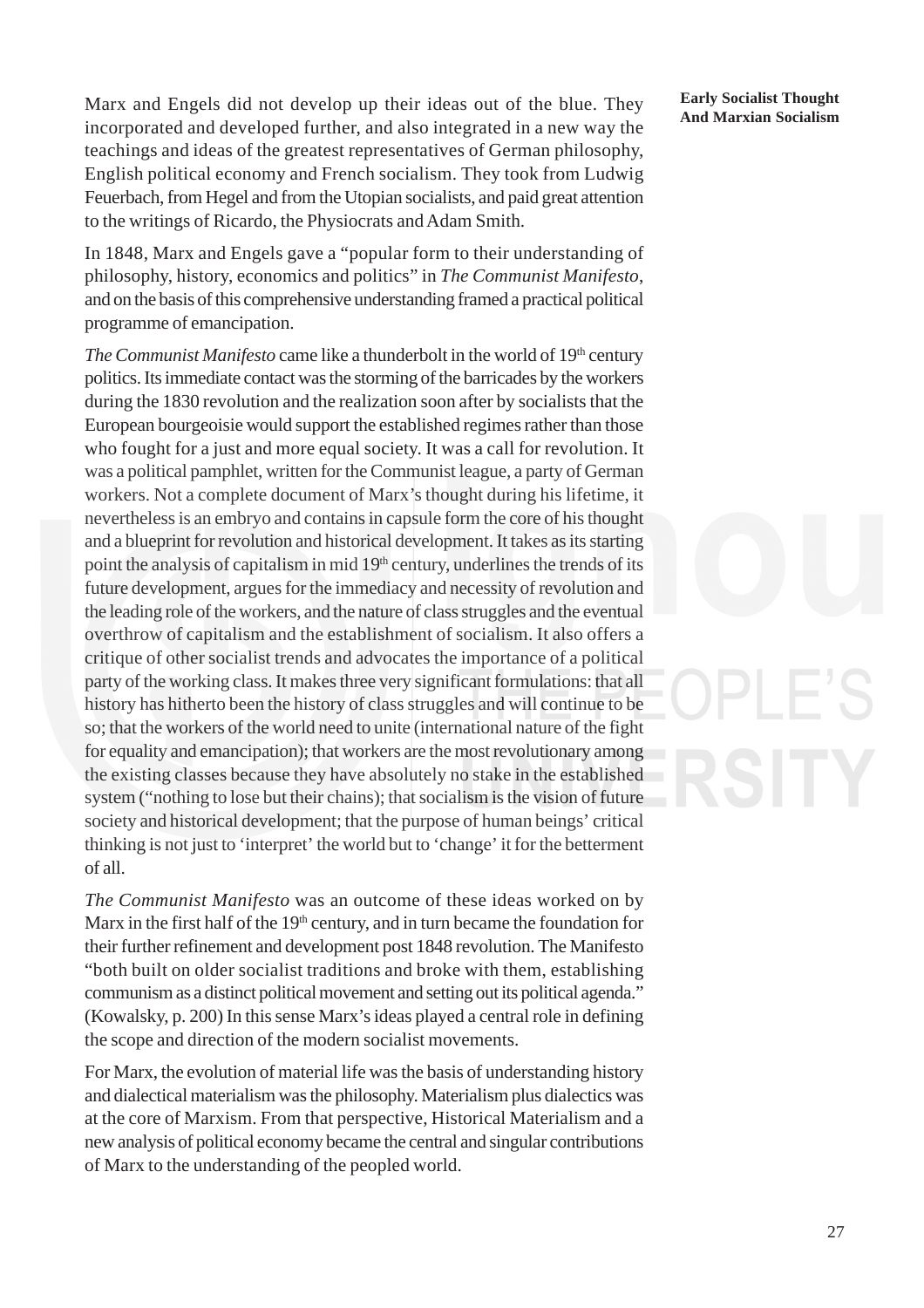# **History of Modern**

# **Europe-II (C.1780 To 1939) 2.3.1 Economic and Social Analysis**

Marx's starting point in the formulation of historical materialism is the key idea asserted by German philosopher Ludwig Feuerbach that: *"reality shapes ideas and ideas reflect material conditions".*

Philosophically, Marxism adopted a materialist outlook on life and history. Marx explained it thus: that the way in which people produce their requirements of life and the way in which they organize their labour to do it, determines the way they build their society and political structure, and ultimately also the way they think. In short, it was being that determined consciousness and not vice versa, because a thing existed independently and prior to what people thought about it. For example, a tree existed, therefore people saw it, recognized it, studied it and gave it a name. Had they not done so, it would still have existed. Applied to human history, Marx argued that what decided the particular stage of history was, therefore, the prevailing mode of production and the relations of production in society. Slavery, feudalism and capitalism represented different socio-economic formations, different class relations, different dominant ways of thought. For him, these developments were not mechanical and predetermined, (unlike in Feuerbach's thought). At the centre of this material development were human beings who determined outcomes in history through their labour, their force of ideas and their activities.

It is not just being that determined consciousness is a one way process; human actions were central to and an important equation in the material life of any society. Therefore, even when circumscribed by limits of the development of their society, it is men who made and moved history. And when he said "men", he used it for human beings, both women and men, it must be noted. Women were equal in his scheme of thought. Fire, tools, domestication of animals, and agriculture were intrinsically linked with what people did with nature. Family, tribes, clans and other social organizations were linked with labour and how humans interacted through labour. Change was thus a constant and continuing feature of history, aided by developments in material life. A change necessarily changed equations with nature and with each other. Change was thus the only permanent fact of reality.

But what contributed to creating the conditions for change and for people to act as agents of change? It was, he argued, the conflicts and contradictions within societies that came with every major change. History never developed linearly; it was always a process of dialectical movement. Since the beginning of history human beings acted within nature and in conflict and partnership with nature; and, with time, within societies, in cooperation and opposition to other human beings. Progress was thus a "dialectical process".

Change was engendered by contradictions which led to class struggles. Class struggles were, thus, the pivots of historical development. They were, in turn, the result of the hard reality that in every society since primitive communism, some sections of people became privileged and ruling classes, and others were unprivileged, oppressed and ruled classes. Inequality was the logical ground that gave birth to class struggles. The inequality derived from their relationship to the sources of income or wealth — whether they owned them and employed others to work on them and for them, or whether they worked on them and produced profit or surplus for others. Naturally the interests of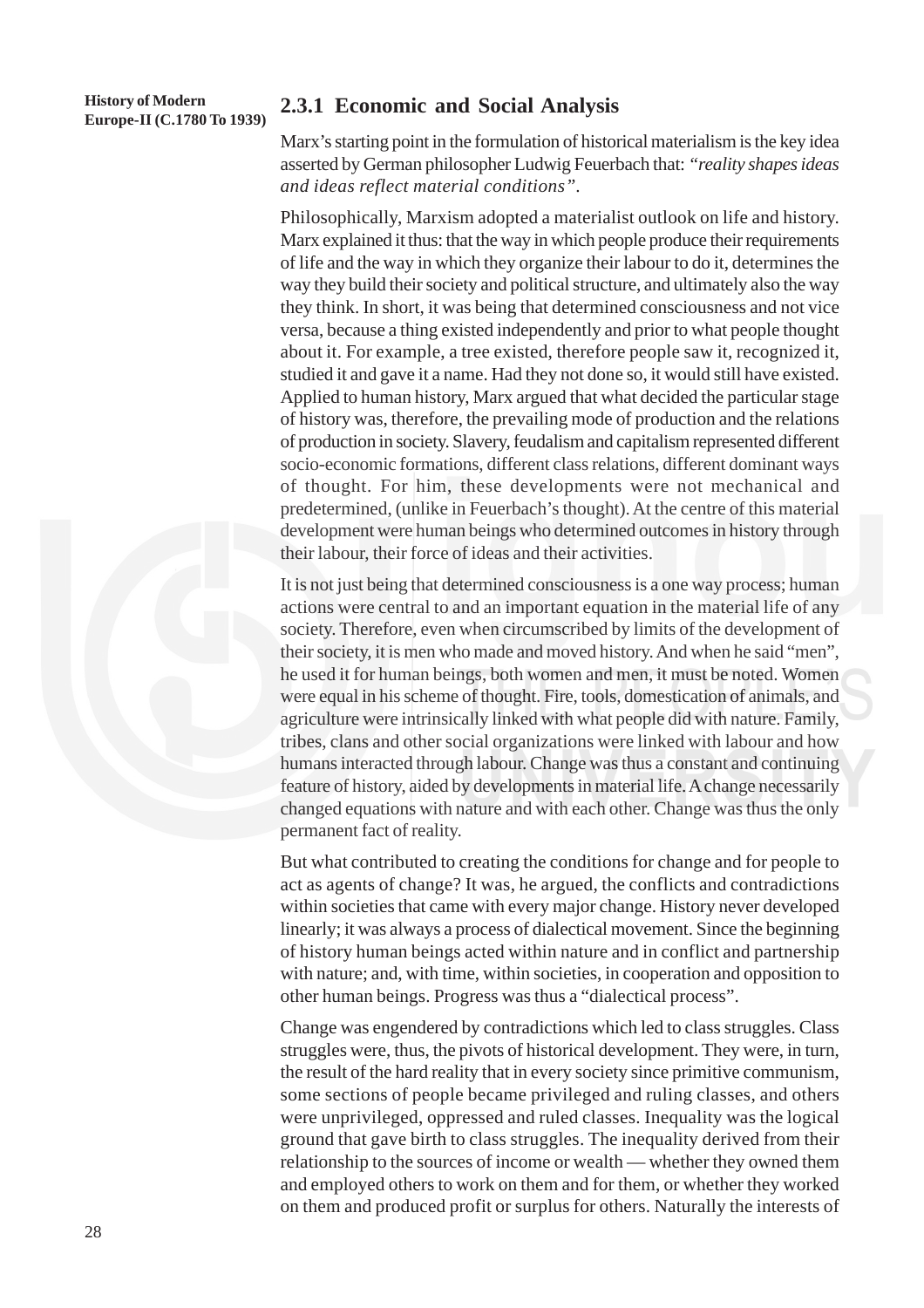the two kinds of people were opposed and irreconcilable, which made class **Early Socialist Thought** struggles inevitable, though not its outcomes were not necessarily so at all times and in all stages, because relative strength varied through history.

Engels has an important work titled *'Origin of Family, Private Property and the State*', which describes the process in the early phases of historical development. These observations came to Marx from his comprehensive analysis of capitalism in his times.

# **2.3.2 Political Theory**

Marx himself expanded his ideas on politics in his major work *Das Kapital*, in three volumes written over a number of years. The major themes in these volumes was the analysis of capitalism and the elements intrinsic to it: class exploitation that was built into it; class struggle that was the logical outcome of this exploitation; the tendency of accumulation and crisis, both of which emerged out of it; and the history of capitalism based on these elements inherent in the system. Engels contributed to this study in his *'Condition of the Working Class in England*'.

These works were a thorough and scathing criticism of capitalist society, particularly of the manner in which it resulted in the exploitation of the working class, its dehumanization and alienation of the worker from his own creativity and self. They showed how under capitalism a worker spends one part of the day covering the cost of maintaining himself and his family (wages), while the rest of the day he works without remuneration, because now he is spending time producing over and above what he would be paid for. It is through this that he creates surplus value, which is the source of profit for the capitalist and the means whereby the worker is denied the full fruits of his labour. This the worker cannot circumvent, because what he sells is his labour power, but what his labour collectively with that of his co-workers produces at the end of the day sells for much more than the cost of producing the product, including investment in raw material, machinery, maintenance and the running costs of the enterprise, and the wages that he is paid. Thus, capitalism is not just an economic system but also, as Marx showed, a specific set of relationships between the capitalist and the worker, which is against the interests of the worker and is socially unjust and exploitative. Labour is the necessary part of the production system, because without labour nothing can be produced: land, machinery, capital (money) would lie idle without the worker to work them. And in a capitalist factory system a worker cannot produce alone, nor can he sell what has been collectively produced through use of the machinery and capital investment of the factory owner. So, as Marx pointed out, there is necessarily a certain social organization of labour. But this social organization of labour is dominated by capital or wealth (also a major and basic component of production), which is owned by the capitalist and not the worker.

With an increase in scale of capital utilized and the mechanization and machinery used the production also increases by leaps and bounds. But the worker is paid by the hour, he sells his labour for a certain number of hours, no matter however much gets produced in that time. He gets paid by the hour even as value in the market (i.e. what it sells for) of what has been produced is many times more than what he has been paid for plus the costs incurred in producing the product. It was Marx, with his discovery of value and surplus

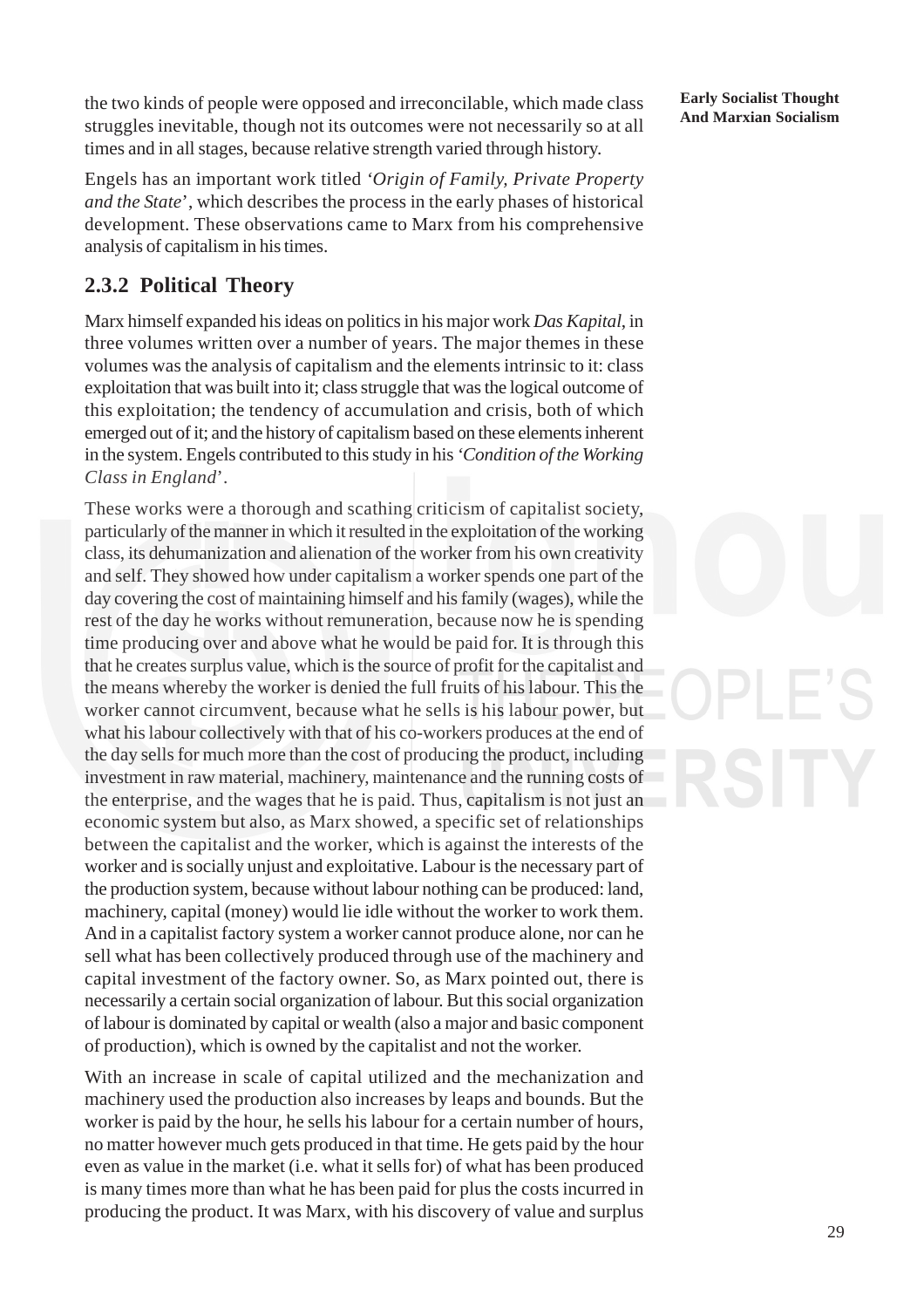value being enabled by the labour of the worker, who laid bare the mechanics of the capitalist system and how exploitation of the worker was intrinsic to it. If worker was to be paid the full value of his labour there would be no profit for the capitalist.

This brings us to the second aspect, uncovered by Marx and Engels: the crises that inevitably occurred from time to time as the contradictions disturbed its balance, particularly the unending requirements of capital and market without which the profits would remain at one level but not expand. While capitalism produced more and more, the people became more and more poor and were unable to purchase all that is produced. This leads to what Marx has called the crisis of over production and under consumption and underlined the irreconcilability of the interests of the capitalist and the workers. One needed to sell, but the very system restricted people from buying what they needed. In order to retain maximum profit, the capitalist pays as little as possible to the worker, but in order to sell his products the workers must have more money i.e. he needs to pay them more because they have no other source of income. Obviously, he cannot maintain a balance that takes care of both at optimal level. For a time those crises can be temporarily overcome by searching for new markets, for example in colonies (for obtaining cheaper raw materials or selling produced goods), or by waging wars for the re-division of markets, or by taking some welfare measures for the workers to appease them. But there is no permanent solution, given the basic contradiction between the capitalist (property owners and holders of resources) and wage workers ("nothing to lose but their chains"). So there was poverty amidst plenty, which is the second ongoing feature of capitalism (and any class society with gross inequalities).

To understand better we need to look at a third aspect, also essential to capitalism: the initial and continuing inputs into capitalism from *outside* the system, some of which is referred to above. Marxists asked themselves two questions: where did the initial capital and private property come from? How did the system allow replenishments and enhancements of investment to meet every crisis? Marx and Engels wrote copiously on these aspects. The rapacious plunder and robbery of the colonial system was a running thread in their writings, for example the famous articles on India by Marx in the New York Daily Tribune, which showed the systematic drain of wealth to England, which as later researches showed played a significant role in the industrial revolution in England. So also the colonies of other advanced European countries. You would have learnt something about this in the Unit on colonialism.

Marxism also engages with how the small artisans' economy and agriculture, land and peasant economy figure within the capitalist system. The separation of agriculture and manufacture, the transformation within agriculture from small peasant economies to large scale agriculture (as with Enclosures in England, one example), market relations and the various types of rent (from payments on crops to ground rent etc.) shaped the emergence of capitalism within agriculture, transforming agricultural economies into capitalist economies. Through provision of raw materials, markets for finished goods of industry and agricultural products, through loss of ownership of land by small peasants, by production of market by big farmers and rent by big landlords, agricultural economy and rural society in general became part of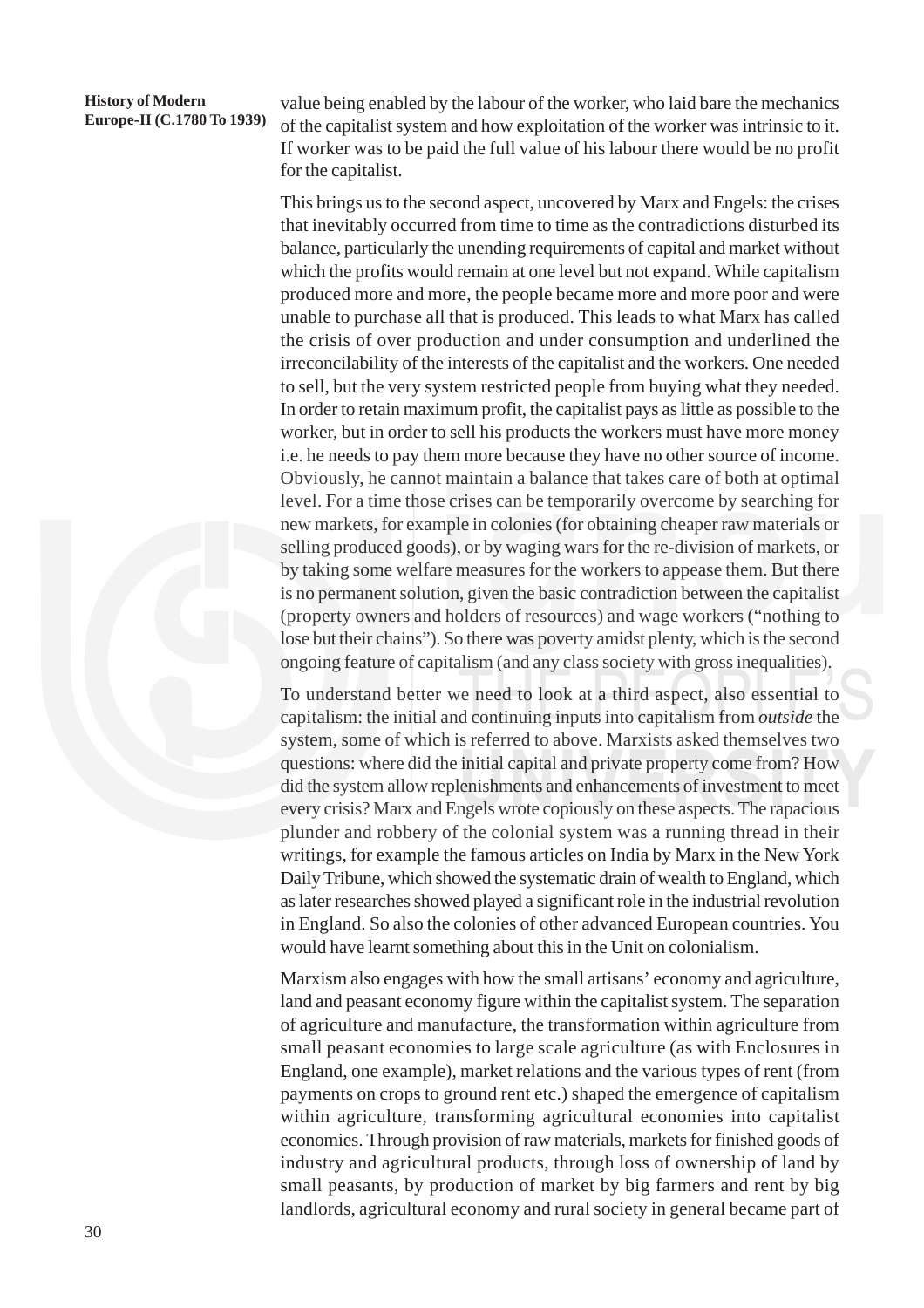capitalism. This process constituted one aspect of primary or primitive **Early Socialist Thought** accumulation of capital for capitalist industry. (By primary or primitive accumulation is meant the initial wealth that was converted into capital)

Colonies and de-industrialization in colonies that were mainly agricultural but also rich in small artisan based production led to shift of wealth that constituted a second source of primary or primitive accumulation for capitalism.

Marx and Engels pointed out very clearly that wealth became capital only when it was converted into investment for earning more wealth or profit, and when what is produced became a "commodity", that is something that could be sold for profit. Market then became the crucial aspect of capitalism and "labour power" or the worker's work itself became a commodity to be sold for survival and living. The exploitation of nature, of resources from the earth (minerals, water, forests) nothing remained uncommodified. According to Marx, then: "It is always in the relationship between the owner of the instruments of production and the real producers….that we can find the inner secret, the hidden basis of the whole structure." (quoted in Kolowsky, p.199)

And this, he pointed out does not change despite improvements in wages or higher standards of living: the essential relationship remains exploitative and permeates through all aspects of life, from the political and cultural to the personal and even within families. The position of women, gender relations in society and within families, their lack of or unequal control over resources both outside and within families, their role in society and politics became permeated through how family and society in general developed through the ages. The forms of many of these features have changed through history since then, and these have been studied from time to time by political leaders and academicians, but as major Marxist thinkers have pointed out, the essential features remain through all the stages.

### **2.3.3 Theory of Revolution**

From an analysis of the economic systems through history, Marx and Engels drew the political conclusion that the overthrow of capitalism is necessary and inevitable, and the second conclusion that it is something that would not happen on its own, it would need a revolution by people to do so.

The class that would play the major role in this would be the working class. As capitalism develops the production becomes more *social* in character, that is collective (a worker does not produce a whole product, he does only one or two functions within a factory) and the profit from it is *individual*, that of the owner. The class of workers has no stake in maintenance of the system, including private property in means of production, because it owns nothing except its ability to work, and no interest in sustaining a system that prevents him from leading a meaningful life and in which what he does for the whole day goes in enriching not himself but the capitalist whom he may have never seen. Only the collective fight of the workers could lead to shorter hours of work, better working conditions, higher standards of living, more leisure and cultural and educational access. With the emancipation of the workers would become possible the emancipation of all other sections of society. Marx and Engels,

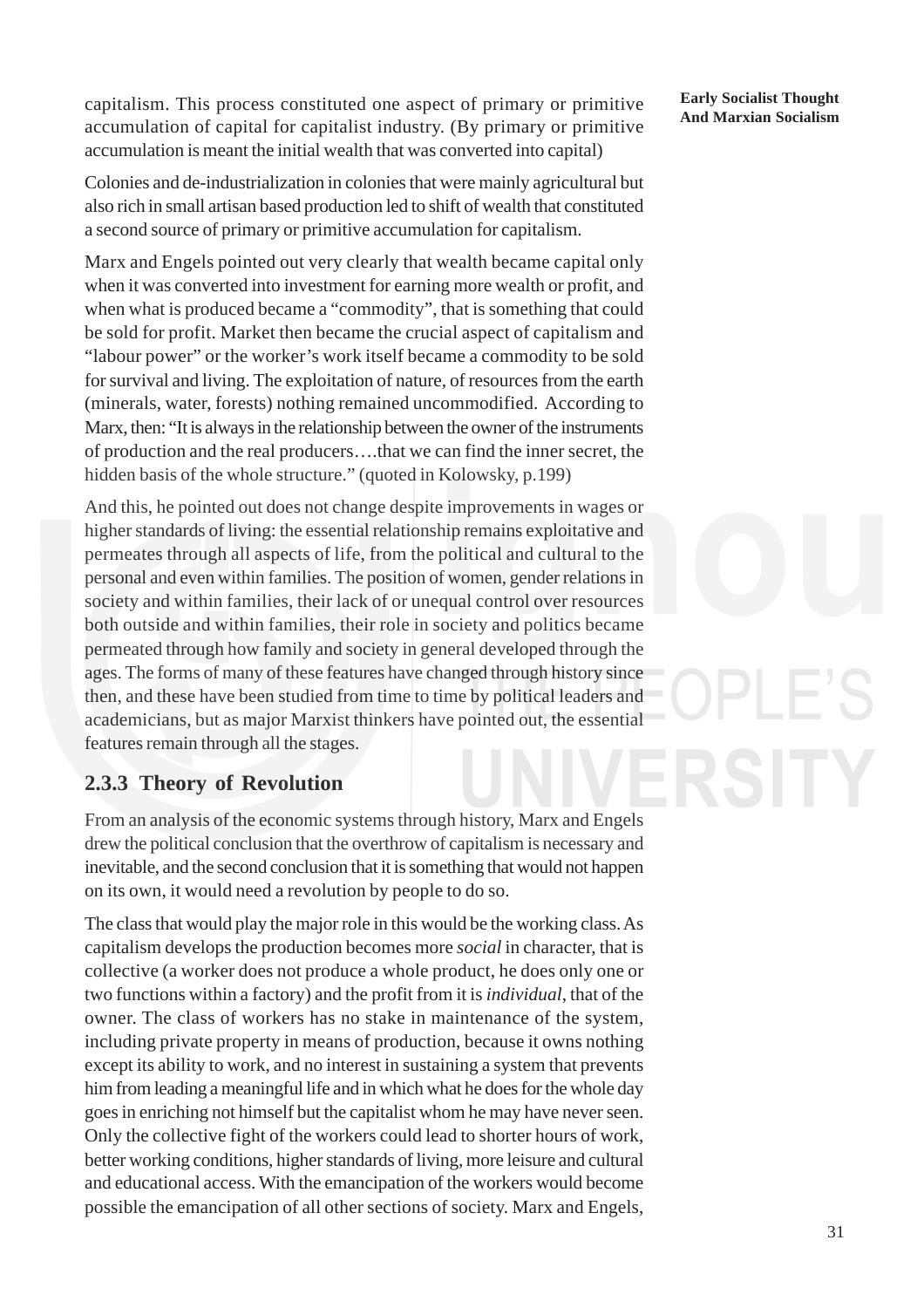# **History of Modern**

**EUR EUROPE-II (C.1780 To 1939)** on the basis of their roles and place in capitalist society also analyzed and **Europe-II** (C.1780 To 1939) computed outlined the likely behaviour of passents, we may small how processes somewhat outlined the likely behaviour of peasants, women, small bourgeoise, the big bourgeoisie, landlords etc., those who would be for revolution and socialism and those who would oppose it, and also those who would come part of the way.

> In this way, capitalism created the conditions for the growth of the very elements that would or could overthrow it!

> Marx asked the question — will the capitalists voluntarily and of their own give up their profits? History showed that apart from little charity, this did not happen, and that whatever the working people had gained was through struggle and fighting for it. A reform could be won through strikes, collective bargaining and unionism, but for overturning the entire edifice of exploitation nothing short of a revolution would suffice. As wealth became concentrated in fewer hands (a tendency under capitalism), and more and more people suffered sections of middle classes and peasantry would raise their voice and movements against the ruling dispensation, but could withdraw once they felt the fight was for going too far, because the fight would be against the governments, against the judicial systems, against unequal social norms and old ways of thinking which upheld the rule of the profiting ruling classes and the edifice of in inequality.

> The first such broad movements emerged during Marx's lifetime, the first being the 1848 revolution that made Marx think of the leading role of the working classes and the "betrayal" of the bourgeoisie, which came out in support of the established governments, despite the autocratic rule of some of them, and the denial of democratic constitutions they had themselves demanded. The *Communist Manifesto* encapsulated this experience for the workers and strengthened the support for socialism among them, leading to the formation of working class organizations and parties all over Europe. The first attempt to capture state power by the working class was made in Paris in 1871. Hundreds of workers were killed defending the first workers government, and the workers were defeated. Some more lessons were learnt, essentially that it is necessary to destroy the machinery of the capitalist state and create a new socialist state. Women's organizations and women's emancipation became a popular movement after the rise of socialism and socialist organizations. In fact the first mass organizations of women were started by socialists. Issues of working women were also first taken up by them, while they formed the main inspiration and support base for women's vote campaigns.

### **2.3.4 Impact of Marxism**

While Marx and Engels wrote extensively about the capitalist society, they presented only some kind of a blue print of what socialism in practice would be like, as there was no existing socialist society in their lifetime.

a) From a study of capitalism and its mechanics they derived the understanding that it was necessary to extend political and legal rights into the realm of economy and society: there could be no real equality without social and economic equality.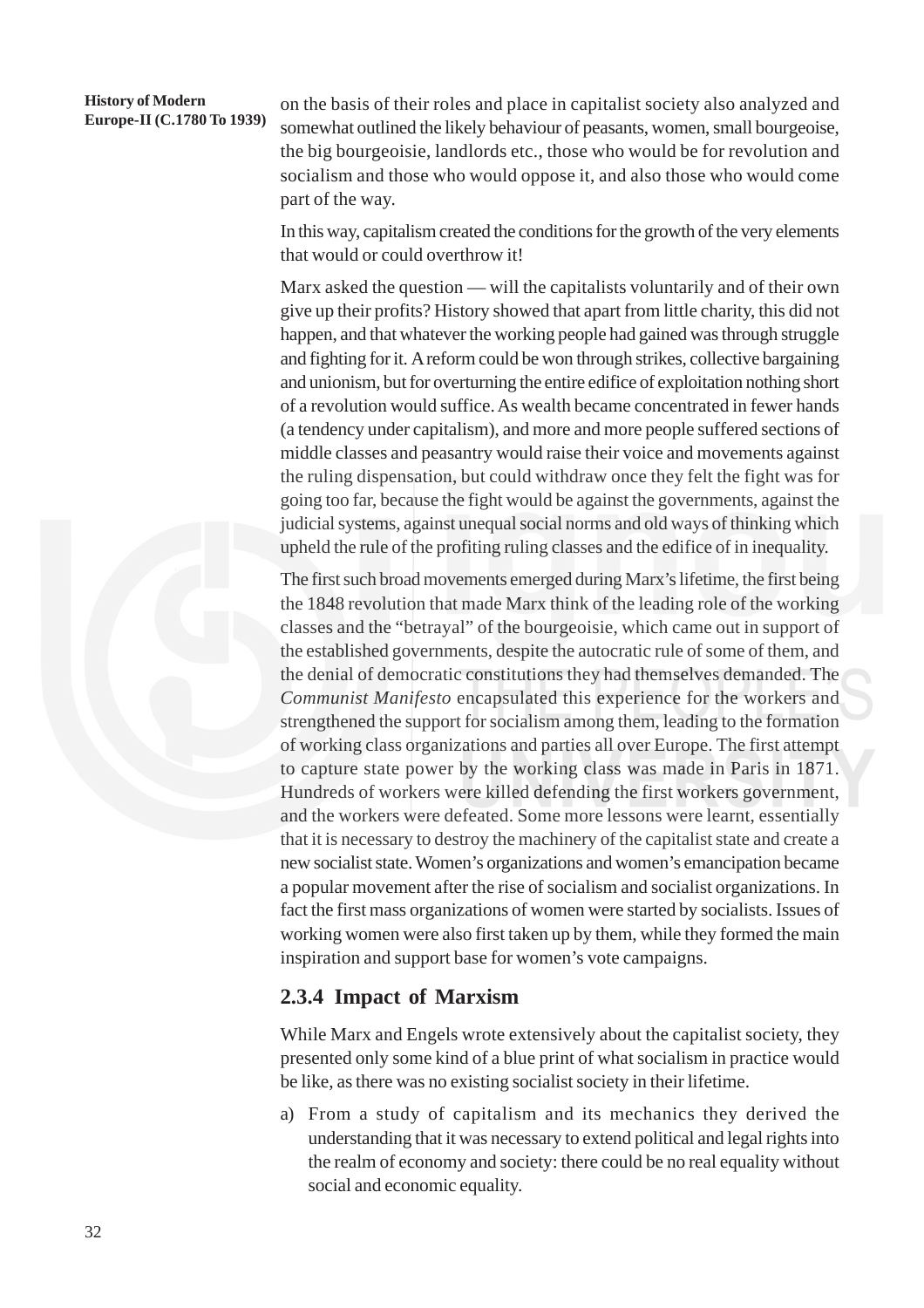- b) A socialist society would thus be a classless society, with the means of **Early Socialist Thought** production and resources owned by the State of the people and public expenditure equally and sufficiently on health, education and culture for all, and an assurance of gender equality.
- c) An overthrow of state structure and state machinery was necessary as the old machinery would be in the hands of the old ruling classes and would defeat the revolution.
- d) For sometime 'dictatorship of the working class was necessary, to lay the foundations of the new socialist state and to formulate and implement policies in favor of the general populace, the working people. This would in fact be more democratic than the earlier bourgeois regimes because it would be a real rule of the majority over a minority of former ruling classes.
- e) He emphasized the creation of organizations of the working people and formed the first International Working men's Association, which recognized that interests of the working people everywhere were similar, with the slogan, 'Workers of the World Unite!'

Marxism did not imply prediction like astrology, but on the contrary laid bare the interests that would create a drive towards socialism: whether they succeeded or not would depend on the nature of struggles and their outcome. It is people who make history; not destiny. Human life contained a lot more variables than did nature; and history was open to these variables within the general tendencies of social development. He visualized struggles and debates even within socialist societies which would work towards the creation of communist societies. While socialist societies, free of exploitation would make possible 'to each according to his/her work' the communist societies at a higher level of development could make possible 'to each according to his/her need', where people would be content to share with each other and let each one have what he or she needed and not be personally greedy for more. He visualized a shorter working day and more time for leisure and culture. He visualized a more humane consciousness. He even wondered whether the peasantry would not play a major role in societies where industry was a smaller sector, and whether revolution may not occur first in countries where capitalism was most developed and consequently the bourgeoisie more strong. A weak bourgeoisie and a different kind of alliance between the working classes and the peasantry may yield better results. In fact, it did so happen that way.

The first successful revolution by the working class was in Russia in 1917, rather than in Germany or England. Not only did the new Soviet state abolish private property in resources and means of production in industry, it nationalized all land in alliance with the peasantry. It created a new state and established socialist democracy. The story of this first socialist experience is the subject of a later Unit.

# **2.4 LET US SUM UP**

Socialist ideas emerged in the immediate context of industrialization and capitalist society, were diverse in their expression and advocacy of methods for social transformation. Essentially, there were two trends: those who thought that socialism could emerge gradually through the transformation of capitalism and far reaching reform, others who argued that revolution and overthrow of capitalist regimes was a necessary precondition for socialism.